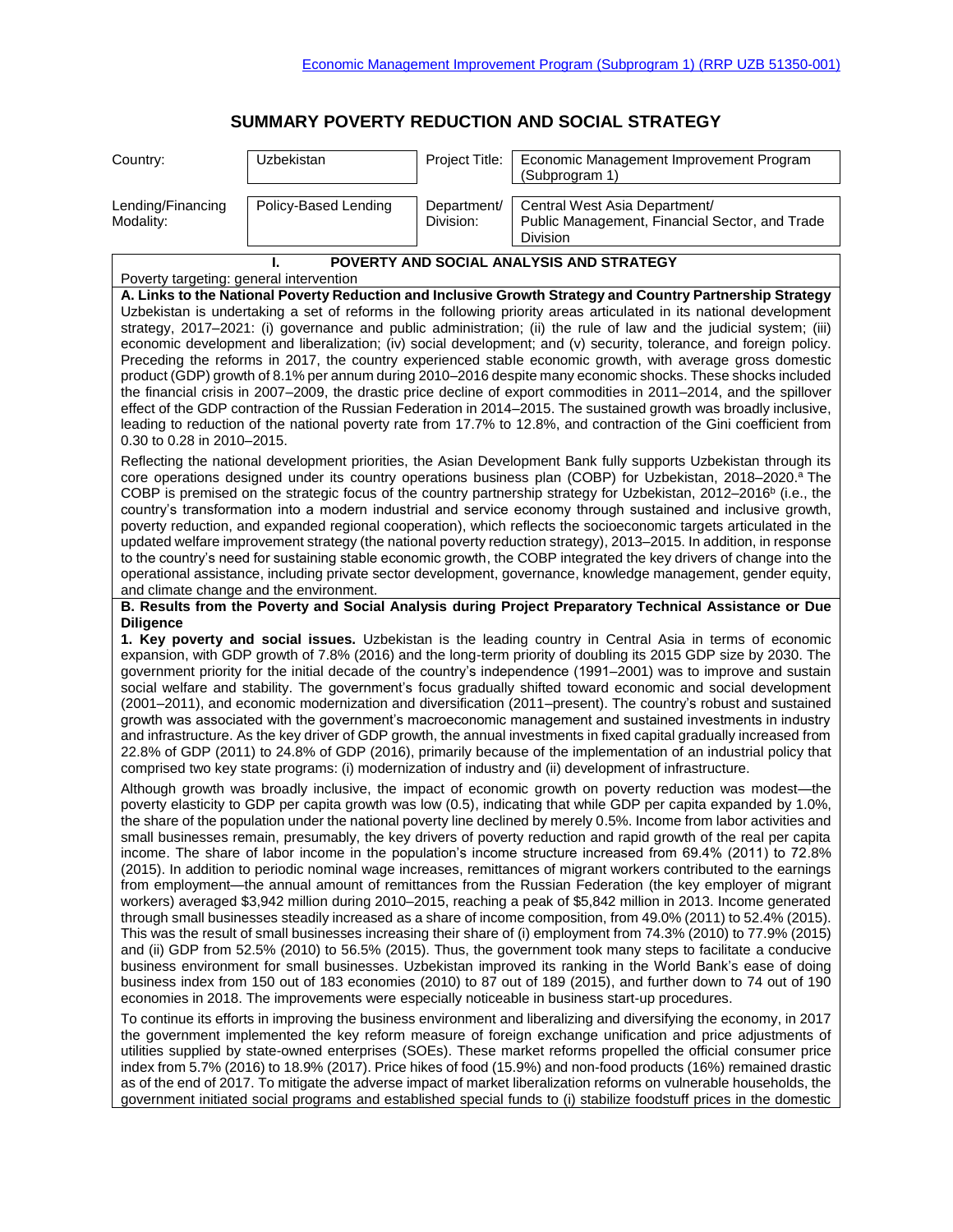market, and (ii) provide the unemployed (the estimated official unemployment rate was 5.0% as of 2017) with temporary jobs in public works. In addition, the government announced an average 15.0% increase of wages, stipends, and retirement payments from December 2017. The proposed additional budget support targets the lowest income quintile of population during 2018–2020 (12.8% of the population was below the national poverty line as of 2015). However, all these initiatives require adequate fiscal space to facilitate their implementation without risking fiscal sustainability.

**2. Beneficiaries.** The program will directly benefit—through additional job creation and improved service delivery quality—the domestic, agricultural, industrial, and commercial clients of public goods and services provided by SOEs. The program will also help expenditure targeting for the vulnerable groups.

**3. Impact channels.** The program will help the government to create fiscal space that can be invested in health, education, and targeted programs for the poor. The program will help maximize the benefits that private management and improved corporate and sector governance can bring to SOEs in terms of economic efficiency and financial feasibility. This is expected to improve access to public utilities. The program will boost economic opportunities through increased private sector involvement through public–private partnerships.

**4. Other social and poverty issues**. Other key social and poverty issues in Uzbekistan include lack of access to basic services, inadequate social protection programs, unemployment, lack of economic opportunities, low gender inequality index, and gender disparities in labor force participation. Other donors, development partners and civil society organizations are also working to address poverty issues in the country.

**5. Design features.** The program does not have targeted interventions for poverty reduction. However, the program will support implementation of targeted expenditure programs for the vulnerable groups.

## **C. Poverty Impact Analysis for Policy-Based Lending**

1. **Impact channels of the policy reforms.** The support for augmenting and sustaining development financing will have an impact on income poverty, especially in a situation of rising inflation. The program's special emphasis on better expenditure targeting through linking the medium-term budget framework (MTBF) with actual budget allocations is clearly geared toward protecting the poor and other vulnerable groups. The program will help achieve the government's development objectives through the proposed reforms, which will help strengthen economic management, facilitate better public financial management, support improved performance of SOEs, and create effective financial intermediation facilities. These reforms will primarily work through two channels: (i) there will be additional fiscal space to augment public investment with a medium-term focus and better outcome orientation, and the improving efficiency of public investment will have a crowding-in impact on private investment; and (ii) proposed policy reforms under the program will also make additional financial resources available for private investment. Improved economic management, and consequent macroeconomic stability, is an important driver of foreign direct investment. Augmenting private investment is essential to sustain high growth with additional job opportunities. Thus, it is expected that the program will have significant indirect benefits for the poor and vulnerable.

2. **Impacts of policy reforms on vulnerable groups.** The program does not foresee any impacts on vulnerable groups.

3. **Systemic changes expected from policy reforms.** The long-term impacts of the programmatic approach will be more efficient SOEs, and privatization of selected SOEs. This is expected to contribute to economic growth through the creation of increased economic opportunities for all segments of the population. The reforms proposed under the programmatic approach will contribute to (i) improved public spending capacity, particularly on health, education, and other social services; (ii) improved quality of public goods and services produced by SOEs; and (iii) increased private sector involvement, leading to additional employment opportunities.

**II. PARTICIPATION AND EMPOWERING THE POOR**

1. **Participatory approaches and program activities.** The main stakeholders of the program will be the management and staff of SOEs, regulatory authorities, government ministries, and the general public. The reforms related to data dissemination and improved budget preparation will improve transparency and understanding of the reform program. Given the scope and design of the program, it will be difficult to ensure the participation of the poor. 2. **Civil society organizations.** The program will promote dialogue between the government, management of SOEs, and labor organizations to ensure that labor issues are adequately addressed.

3. The following forms of civil society organization participation are envisaged during program implementation, rated as high (H), medium (M), low (L), or not applicable (NA):

 $M\boxtimes$  Information gathering and sharing M  $\boxtimes$ Consultation L $\boxtimes$  Collaboration L $\boxtimes$  Partnership

4. **Participation plan.** Given the scope of the program, no participation plan has been developed.

## **III. GENDER AND DEVELOPMENT**

Gender mainstreaming category: no gender elements

**A. Key issues.** Uzbekistan's Gender Inequality Index ranking of 57 (as of 2016) was low in relation to some neighboring countries, and it had a low labor force participation rate for females (48.3%) compared to males (76.2%). c Thus, targeted expenditures on health under the MTBF and higher employment opportunities in the private sector are expected to improve the country's Gender Inequality Index ranking. Rectifying these problems becomes all the more challenging if the government is unable to invest effectively (with improved targeting) and adequately in economic and social infrastructure—either directly or through partnerships with the private sector.